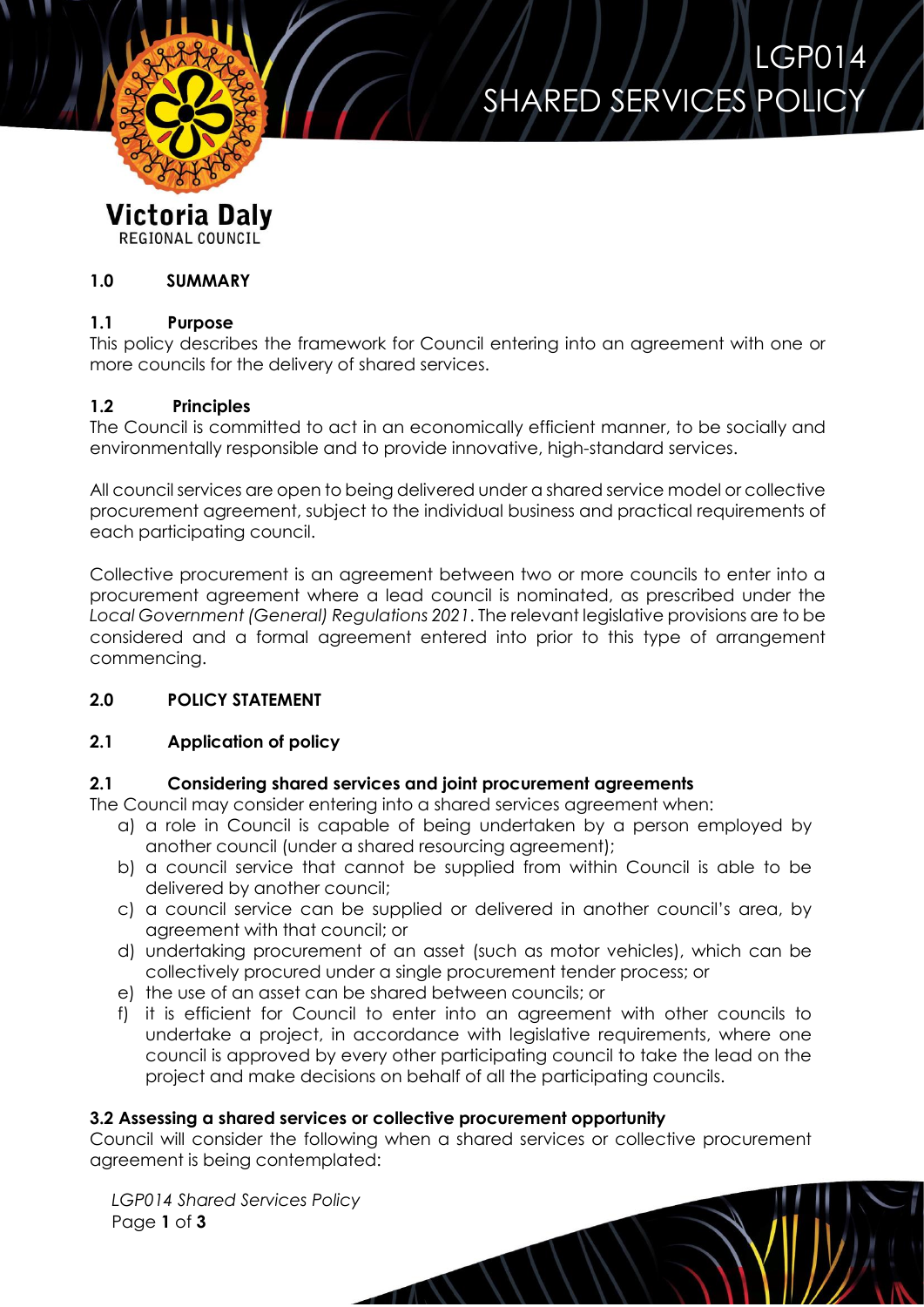

REGIONAL COUNCIL

- a) opportunities that would result from such a decision (e.g. shared risk; economies of scale; demonstration of leadership and collaboration; long-term sustainability; potential invigoration of council staff; strengthening relationships with a likeminded or neighboring council);
- b) associated risks and how those risks can be best managed;
- c) challenges likely to arise (e.g. the challenge of maintaining consistent service delivery across the council area and any other areas);
- d) future needs of council and its constituency; and
- e) capacity, both current and future, of the council, or councils which are parties to the agreement, to deliver the expected outcomes of a shared services or collective procurement agreement.

# **2.2 Council requirements**

#### **2.2.1 Annual reporting**

A list of all shared services and collective procurement agreements that operated during the financial year, are to be listed in Council's annual report.

From time-to-time the Council may set one or more performance indicator measurements and expectations for shared services in Council's annual plan and actual performance comparatives must be reported in the subsequent annual report for the same financial year(s).

# **2.2.2 Agreements to be in writing**

Shared services and collective procurement agreements must be in writing and clearly set out all relevant details.

Note: Collective procurement agreements must be in writing and contain certain details pursuant to *Regulation 44* of the *Local Government (General) Regulations 2021*.

# **2.2.3 Matters for consideration**

Before entering into a formal agreement for shared services or collective procurement activity, the following considerations will be taken into account:

- a) cost benefit analysis of entering into the agreement;
- b) service level standards to be met;
- c) period of time of agreement and whether it is one-off or ongoing for a period of time;
- d) establishment and agreement of KPIs;
- e) risk assessment and mitigation strategies;
- f) if access to council information is required under the agreement, the control and protection of council information (ensuring access to sensitive council information is protected);

*LGP014 Shared Services Policy* Page **2** of **3**